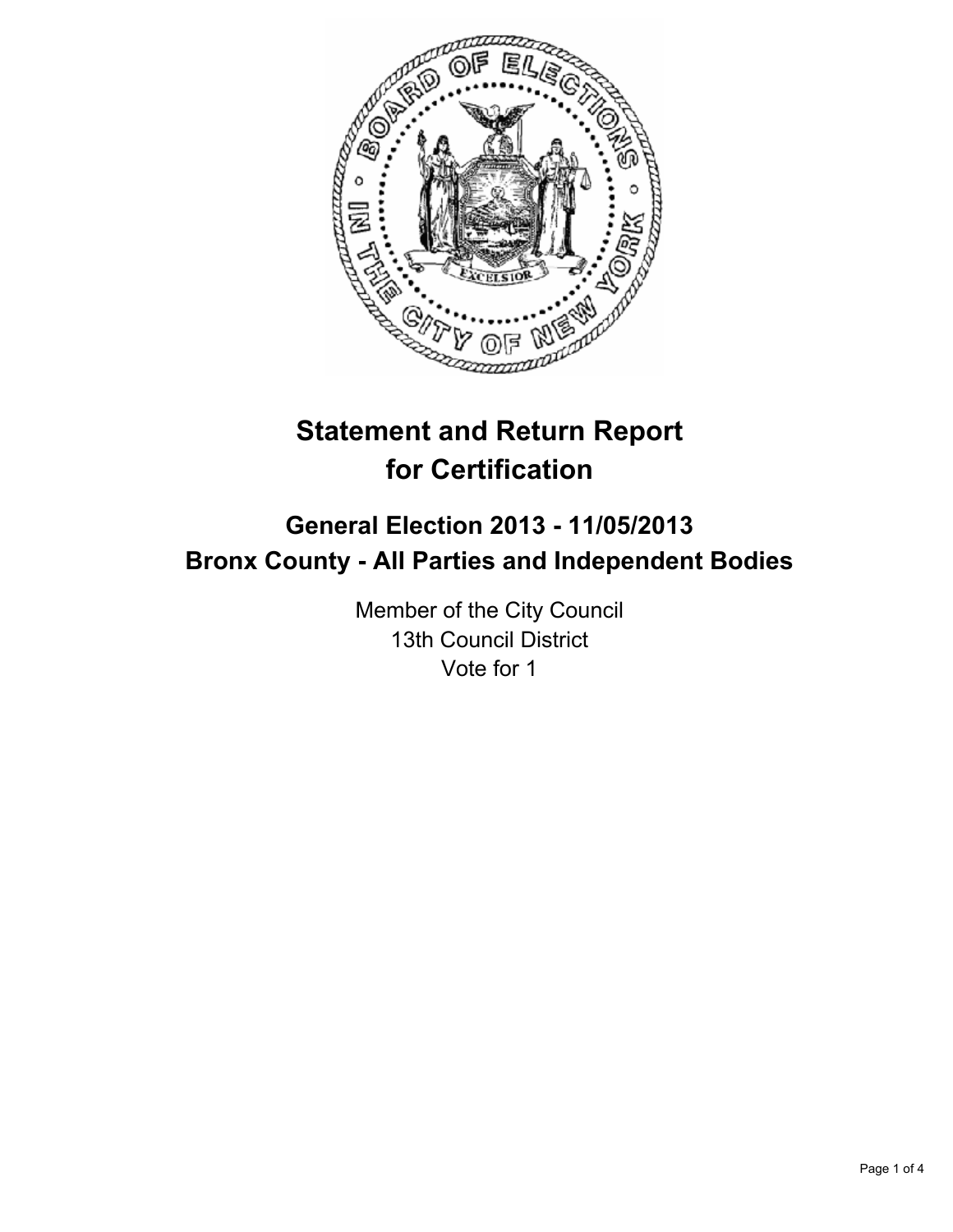

### **Assembly District 80**

| PUBLIC COUNTER                                           | 7,002 |
|----------------------------------------------------------|-------|
| <b>EMERGENCY</b>                                         | 0     |
| <b>ABSENTEE/MILITARY</b>                                 | 372   |
| <b>FEDERAL</b>                                           | 0     |
| <b>SPECIAL PRESIDENTIAL</b>                              | 0     |
| <b>AFFIDAVIT</b>                                         | 89    |
| <b>Total Ballots</b>                                     | 7,463 |
| Less - Inapplicable Federal/Special Presidential Ballots | 0     |
| <b>Total Applicable Ballots</b>                          | 7,463 |
| JAMES VACCA (DEMOCRATIC)                                 | 5,726 |
| WILLIAM E. BRITT (REPUBLICAN)                            | 715   |
| WILLIAM E. BRITT (CONSERVATIVE)                          | 193   |
| ANDI KING (WRITE-IN)                                     | 1     |
| ANDREW COHEN (WRITE-IN)                                  | 1     |
| CHRISTINA GONZALES (WRITE-IN)                            | 1     |
| MILES BUDDE (WRITE-IN)                                   | 1     |
| UNATTRIBUTABLE WRITE-IN (WRITE-IN)                       | 1     |
| <b>Total Votes</b>                                       | 6,639 |
| Unrecorded                                               | 824   |

#### **Assembly District 82**

| PUBLIC COUNTER                                           | 10,221       |
|----------------------------------------------------------|--------------|
| <b>EMERGENCY</b>                                         | 78           |
| ABSENTEE/MILITARY                                        | 256          |
| <b>FEDERAL</b>                                           | $\mathbf{0}$ |
| <b>SPECIAL PRESIDENTIAL</b>                              | 0            |
| <b>AFFIDAVIT</b>                                         | 116          |
| <b>Total Ballots</b>                                     | 10,671       |
| Less - Inapplicable Federal/Special Presidential Ballots | 0            |
| <b>Total Applicable Ballots</b>                          | 10,671       |
| JAMES VACCA (DEMOCRATIC)                                 | 8,017        |
| WILLIAM E. BRITT (REPUBLICAN)                            | 1,377        |
| WILLIAM E. BRITT (CONSERVATIVE)                          | 471          |
| DANNY DICRISTINA (WRITE-IN)                              | 1            |
| EGIDIO SEMENTNOL (WRITE-IN)                              | 1            |
| JOHN REYNOTT (WRITE-IN)                                  | 1            |
| UNATTRIBUTABLE WRITE-IN (WRITE-IN)                       | 3            |
| <b>Total Votes</b>                                       | 9,871        |
| Unrecorded                                               | 800          |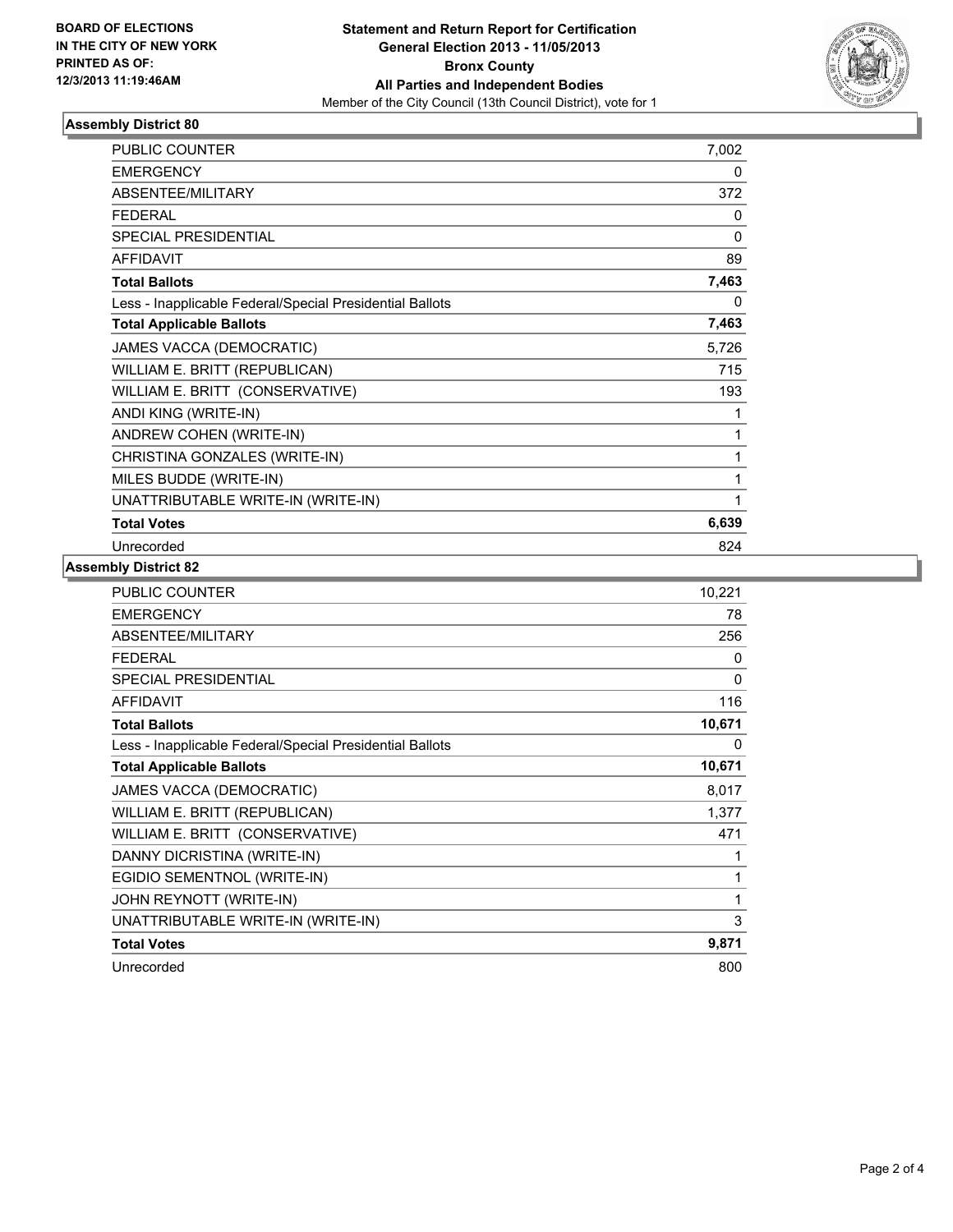

#### **Assembly District 83**

| <b>PUBLIC COUNTER</b>                                    | 0 |
|----------------------------------------------------------|---|
| <b>EMERGENCY</b>                                         | 0 |
| ABSENTEE/MILITARY                                        | 0 |
| <b>FEDERAL</b>                                           | 0 |
| SPECIAL PRESIDENTIAL                                     | 0 |
| AFFIDAVIT                                                | 0 |
| <b>Total Ballots</b>                                     | 0 |
| Less - Inapplicable Federal/Special Presidential Ballots | 0 |
| <b>Total Applicable Ballots</b>                          | 0 |
| JAMES VACCA (DEMOCRATIC)                                 | 0 |
| WILLIAM E. BRITT (REPUBLICAN)                            | 0 |
| WILLIAM E. BRITT (CONSERVATIVE)                          | 0 |
| <b>Total Votes</b>                                       | 0 |

#### **Assembly District 87**

| PUBLIC COUNTER                                           | 58 |
|----------------------------------------------------------|----|
| <b>EMERGENCY</b>                                         | 4  |
| ABSENTEE/MILITARY                                        | 0  |
| <b>FEDERAL</b>                                           | 0  |
| <b>SPECIAL PRESIDENTIAL</b>                              | 0  |
| AFFIDAVIT                                                | 2  |
| <b>Total Ballots</b>                                     | 64 |
| Less - Inapplicable Federal/Special Presidential Ballots | 0  |
| <b>Total Applicable Ballots</b>                          | 64 |
| <b>JAMES VACCA (DEMOCRATIC)</b>                          | 50 |
| WILLIAM E. BRITT (REPUBLICAN)                            | 11 |
| WILLIAM E. BRITT (CONSERVATIVE)                          | 1  |
| <b>Total Votes</b>                                       | 62 |
| Unrecorded                                               | 2  |